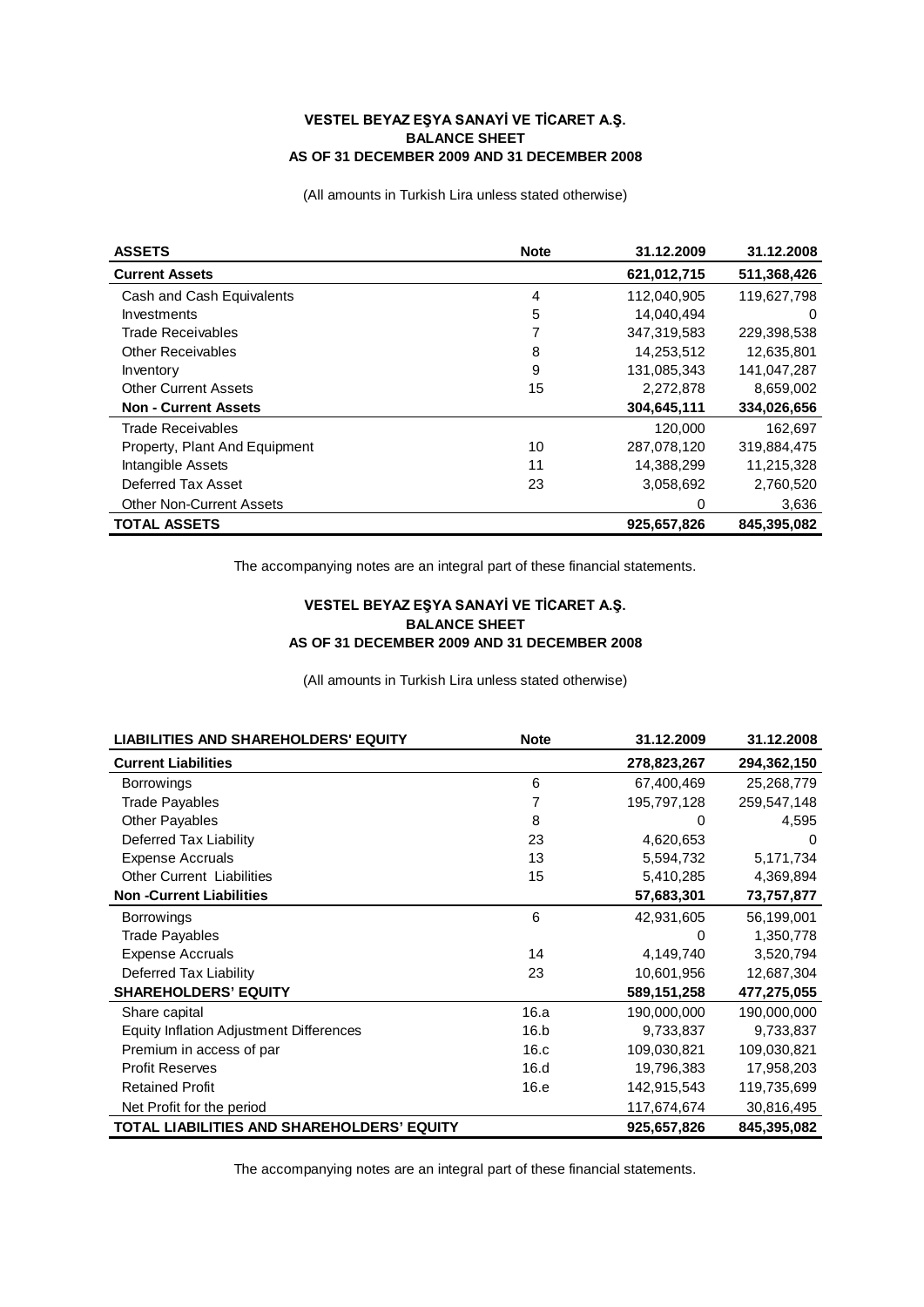## **VESTEL BEYAZ EŞYA SANAYİ VE TİCARET A.Ş. INCOME STATEMENT FOR THE TWELVE MONTH PERIOD ENDED 31 DECEMBER 2009**

(All amounts in Turkish Lira unless stated otherwise)

|                                          |             | $01.01 -$       | $01.01 -$          |
|------------------------------------------|-------------|-----------------|--------------------|
|                                          | <b>Note</b> | 31.12.2009      | 31.12.2008         |
|                                          |             |                 |                    |
| <b>BASIC OPERATING INCOME</b>            |             |                 |                    |
| Sales (net)                              | 17.a        | 1,297,295,638   | 1,259,402,224      |
| Cost of Sales (-)                        | 17.b        | (1,074,507,038) | (1, 135, 970, 455) |
| <b>GROSS PROFIT</b>                      |             | 222,788,600     | 123,431,769        |
| Marketing and selling expenses           | 18          | (28, 986, 161)  | (26,656,297)       |
| General and administrative expenses      | 18          | (15,603,800)    | (14,926,658)       |
| Research and development expenses        | 18          | (9,933,573)     | (7,713,280)        |
| Other operating income                   | 20.a        | 8,190,288       | 7,113,619          |
| Other operating expense                  | 20.b        | (7,340,995)     | (4,274,380)        |
| <b>OPERATING PROFIT</b>                  |             | 169,114,359     | 76,974,773         |
| Financing Income                         | 21          | 117,011,960     | 81,855,012         |
| <b>Financing Expenses</b>                | 22          | (143, 160, 613) | (117, 682, 986)    |
| <b>PROFIT BEFORE TAX</b>                 |             | 142,965,706     | 41,146,799         |
| Tax on income from continuing operations |             |                 |                    |
| Tax charge for the period                | 23          | (27, 674, 552)  | (8,996,636)        |
| Deferred tax income                      | 23          | 2,383,520       | (1,333,668)        |
| <b>NET INCOME FOR THE PERIOD</b>         |             | 117,674,674     | 30,816,495         |
|                                          |             |                 |                    |
| <b>EARNINGS PER SHARE (TL)</b>           | 24          | 0.62            | 0.16               |

The accompanying notes are an integral part of these financial statements.